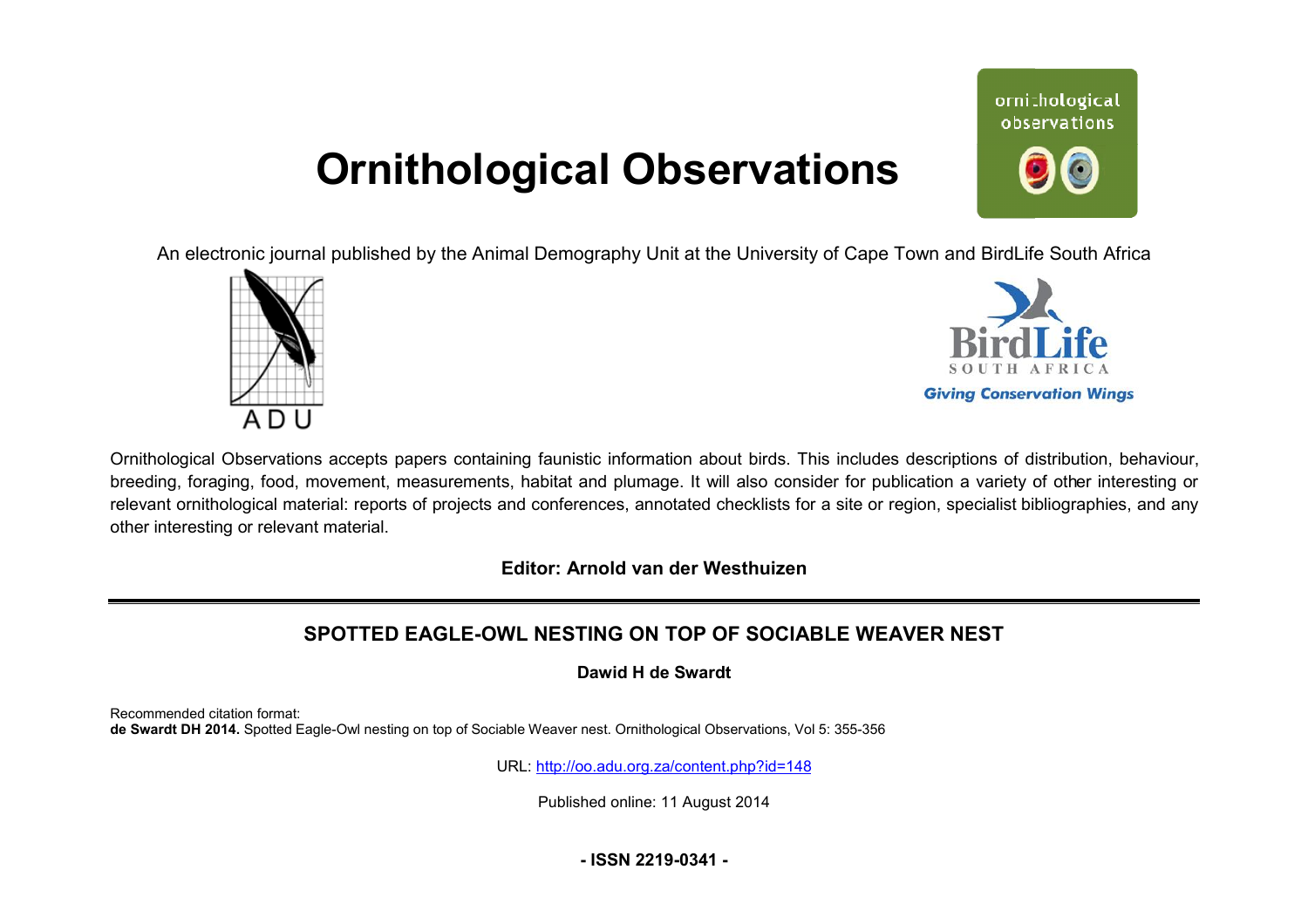

## **SPOTTED EAGLE-OWL NESTING ON TOP OF SOCIABLE WEAVER NEST**

*Dawid H de Swardt\**

Department of Ornithology, National Museum Museum, PO Box 266, Bloemfontein, 9300

\* Corresponding author: [dawie@nasmus.co.za](mailto:dawie@nasmus.co.za)

The Spotted Eagle-Owl *Bubo africanus* is known to nest mostly on level surfaces, on a steep slope or a rocky cliff and even old stick nests or pile of flood debrils (Kemp 2005a). The only other owl species which is known to use large stick nests of birds such as Sociable Weavers Philetairus socius, Red-billed Buffalo-weavers *Bubalornis niger* or Hamerkop *Scopus umbretta* is the Verre Verreaux's Eagle-Owl *B. lacteus* (Kemp 2005b). This note reports on a Spotted Eagle-Owl nest with a chick on top of a Sociable Weaver nest in a Camel Thorn *Vachellia erioloba<sup>1</sup>* in the Hertzogville district, Free State. Eagle-Owl *B. lacteus* (Kemp 2005b). This note reports on a Spotted<br>Eagle-Owl nest with a chick on top of a Sociable Weaver nest in a<br>Camel Thorn *Vachellia erioloba<sup>1</sup>* in the Hertzogville district, Free<br>State.<br>During a f

During a field trip to the Kalahari thornveld areas of the Hoopstad Hertzogville area on 6 December 2013. Remnants of *V. erioloba* woodland occur as far south and west as the Hertzogville and B Boshof districts (towards Kimberley in the Northern Cape). In these areas Sociable Weaver nests in Vachellia trees and even man-made structures are common.

While atlasing in pentad 2810 2530 I observed a Sociable Weaver While atlasing in pentad 2810\_2530 I observed a Sociable Weaver<br>nest next to the road at the farm Bothmasrust (S28°10.715'

 $\overline{\phantom{a}}$ 1



Fig 1 - The Spotted Eagle-Owl chick in its nest on top of a Sociable Weaver nest at Bothmasrust, Hertzogville, Free State on 6 December 2013.

E25°33.608'). I stopped to photograph the nest for the PHoWN<sup>2</sup> Virtual Museum. While taking photographs of this nest I noticed an adult owl flying away from a weaver's nest a little way off. On closer inspection I found a single largish owl chick (estimated about 20 days old) standing in an owl's nest (Fig 1).

At first I thought it to be a Verreaux's Eagle-Owl as they are known to

 $\overline{a}$ 

*Vachellia erioloba* previously known as *Acacia erioloba* (Ed.)

<sup>2</sup> PhoWN = **Ph**otos **o**f **W**eaver **N**ests – a citizen science project of the Animal Demography Unit, Department of Biological Sciences, University of Cape Town – [www.vmus.adu.org.za](http://www.vmus.adu.org.za)